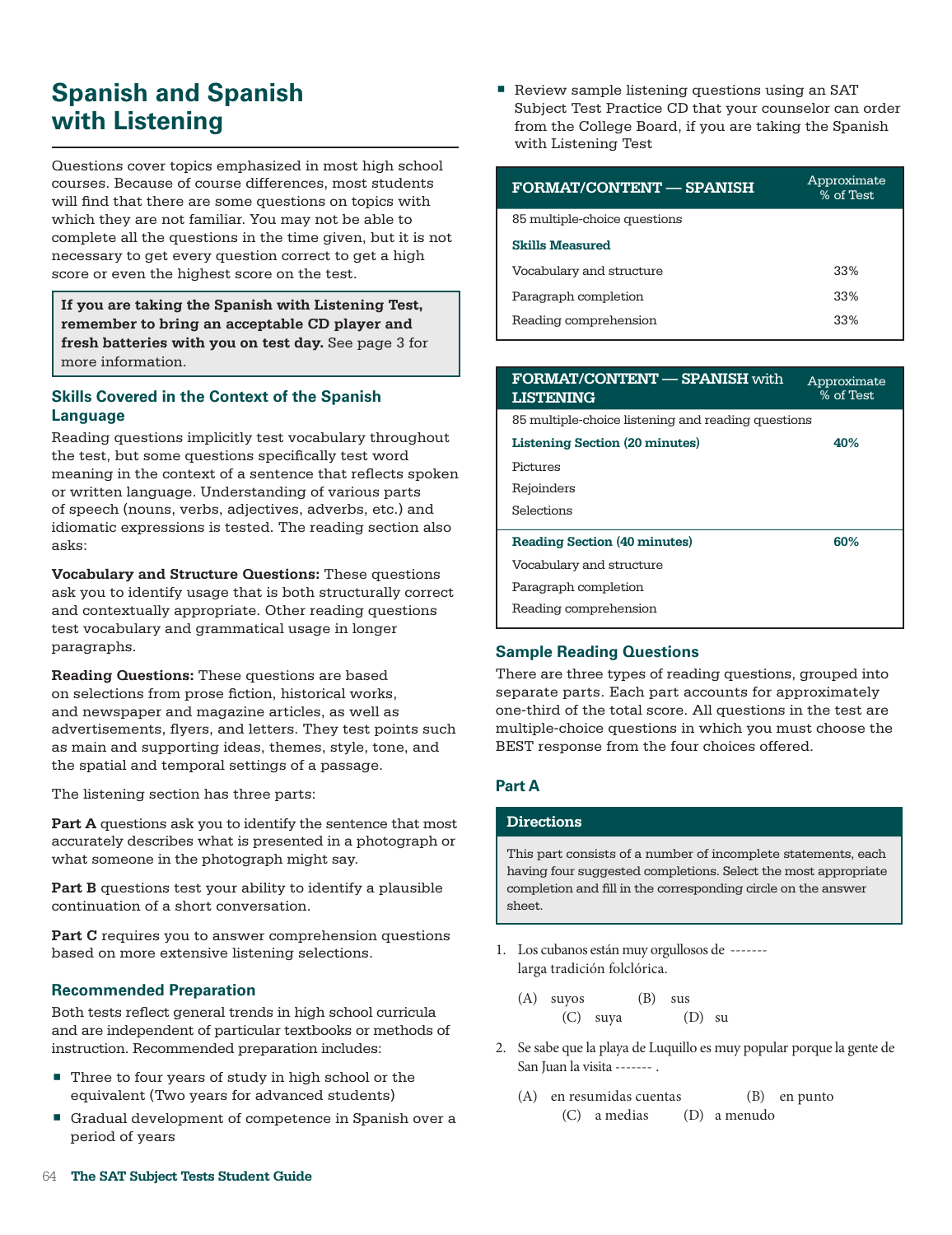3. Si ------- en el Brasil, hablaríamos portugués y no español.

| (A) vivamos |              | $(B)$ vivimos |                |  |
|-------------|--------------|---------------|----------------|--|
|             | (C) vivíamos |               | (D) viviéramos |  |

### **Part B**

### **Directions**

Directions: In the following paragraph, there are numbered blanks indicating that words or phrases have been omitted. For each numbered blank, four completions are provided. First, read through the entire passage. Then, for each numbered blank, choose the completion that is most appropriate given the context of the entire paragraph and fill in the corresponding circle on the answer sheet.

La máquina más infernal de hacer dinero se llama "Pedroso," un osito electrónico que (4) ha derramado sobre sus fabricantes benefcios superiores a los 100 millones de dólares en el (5) año. La (6) de Pedroso es que habla. Claro, no hay ningún misterio en la cinta sin fn y el grabador (7) en el interior del osito. Pero lo (8) novedoso es que (9) hablar su boca se mueve en sincronía con las palabras y sus ojos pestañean. El juguete (10) vende a precios que oscilan entre 60 y 80 dólares.

| 4.  |          | (A) todavía<br>$(C)$ ya                            | (B) nunca<br>(D) tampoco                                                  |
|-----|----------|----------------------------------------------------|---------------------------------------------------------------------------|
| 5.  |          | (A) primero (B) primer<br>(C) primo (D) primario   |                                                                           |
| 6.  |          | (A) oportunidad (B) mayoría                        | (C) desventaja (D) particularidad                                         |
| 7.  |          | (A) ocultos (B) lejanos<br>(C) cobrados (D) llenos |                                                                           |
| 8.  |          |                                                    | (A) verdaderamente (B) antiguamente<br>(C) ansiosamente (D) perezosamente |
| 9.  |          | $(A)$ del<br>$(C)$ al                              | $(B)$ en<br>$(D)$ de                                                      |
| 10. | $(A)$ se | $(C)$ lo                                           | $(B)$ le<br>$(D)$ los                                                     |

### **Part C**

### **Directions**

Read the following texts carefully for comprehension. Each text is followed by a number of questions or incomplete statements. Select the answer or completion that is BEST according to the passage and fill in the corresponding circle on the answer sheet.

Alcanzó la carretera central y pisó el acelerador. Se cruzó con varios camiones del ejército y con una ambulancia de la Cruz Roja. Sara hablaba incoherentemente a su lado.

—Pararemos en algún lugar. Un café nos hará bien.

En Santa Fe cayeron las primeras gotas. Álvaro las vio caer en los cristales como frutas maduras y, a los pocos segundos, el espacio se convirtió en una cortina de agua. Era la lluvia violenta del trópico acompañada de un viento colérico y del fuego brutal de los relámpagos. Los limpiacristales oscilaban inútilmente en abanico con un ruido sordo.

#### 11. ¿Dónde se desarrolla esta narración?

- (A) En una casa (B) En un automóvil (C) En un café (D) En un cuartel
- 12. ¿Qué desea Álvaro?
	- (A) Abrir la cortina (B) Comer una fruta (C) Tomar un café (D) Encender la luz



- 13. ¿Cuál de los siguientes benefcios ofrece esta compañía de seguros?
	- (A) Reparación de autos
	- (B) Ayuda fnanciera
	- (C) Protección al viajar
	- (D) Servicios de día y noche

14. ¿Qué característica se destaca más de la compañía anunciada?

- (A) Su precio
- (B) Su cortesía
- (C) Su rapidez
- (D) Su amplitud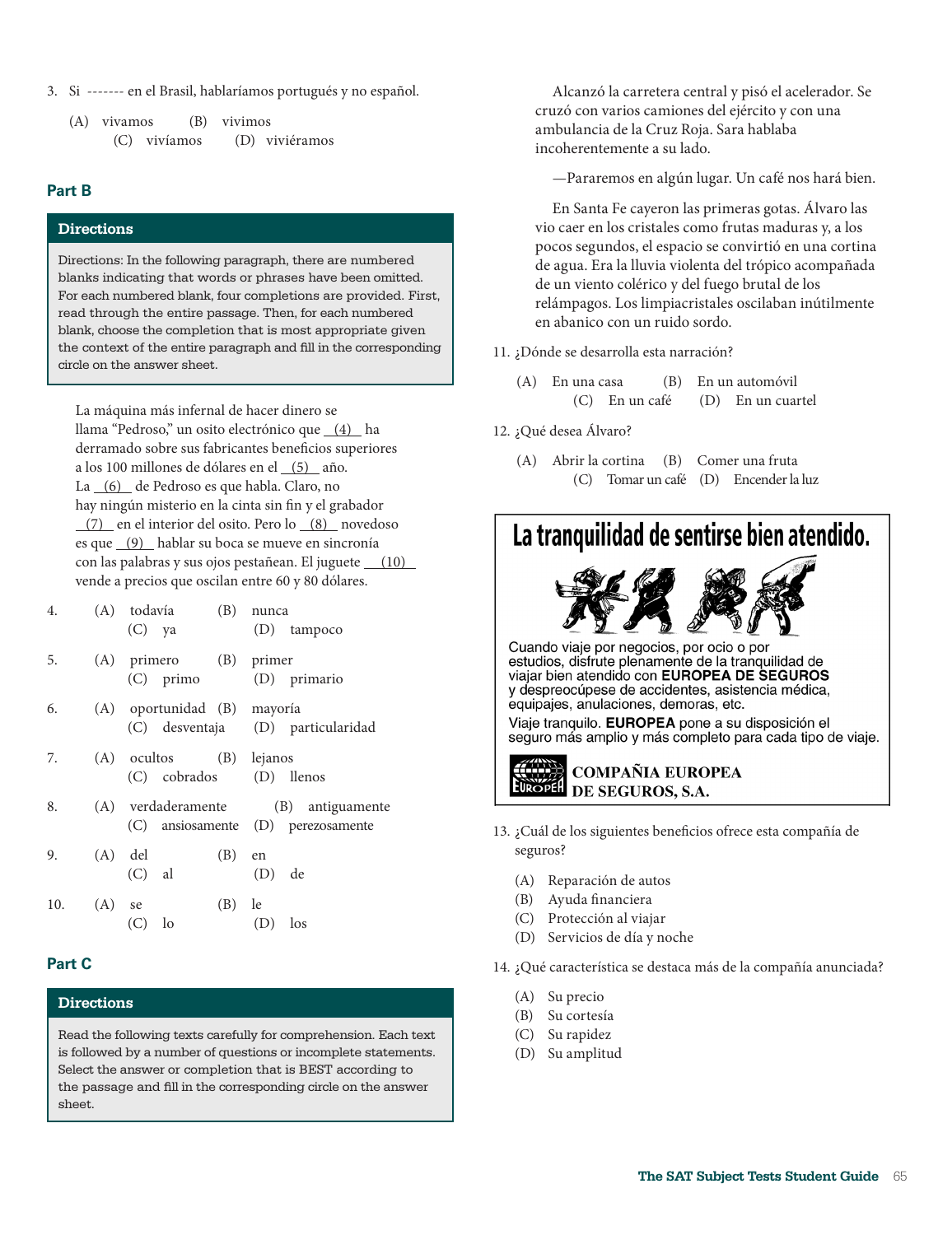### **Sample Listening Questions**

In addition to the types of reading questions on the previous page, the Spanish Test with Listening has three types of *listening* questions that test your ability to understand spoken Spanish. Please note that in the actual test, the listening section comes first.

# **Part A**

### **Directions**

For each question in this part, you will hear four sentences designated (A), (B), (C), and (D). They will not be printed in your test booklet. As you listen, look at the picture in your test booklet and select the choice that best reflects what you see in the picture or what someone in the picture might say. Then fill in the corresponding circle on your answer sheet. You will hear the choices only once.

#### You see:





© Andersen Ross/Blend Images/Corbis # 42-22563231

#### You hear:

#### [Número 1

- 
- **(Woman)** (A) Siempre quise ser forista.
	- (B) Sólo hay una persona haciendo cola.
	- (C) Las cebollas están baratas hoy.
	- (D) Creo que está por aquí.]

(7 seconds)

### **Part B**

#### **Directions**

In this part of the test you will hear several short conversations or parts of conversations, followed by four choices designated (A), (B), (C), and (D). After you hear the four choices, choose the one that most logically continues or completes the conversation and mark your answer on your answer sheet. Neither the conversations nor the choices will be printed in your test booklet.

### You hear:

| [Número 2 |                                                           |
|-----------|-----------------------------------------------------------|
| (Woman)   | Ana es una ciclista excelente.                            |
|           | (A) Yo tengo una camiseta nueva.                          |
|           | La mía es mucho mejor.<br>(B)                             |
| (Man)     | (C) Y además, es muy simpática.                           |
|           | (D) La motocicleta también es                             |
|           | buena.l                                                   |
|           | (7 seconds)                                               |
| You hear: |                                                           |
| Número 3  |                                                           |
| (Woman)   | ¿Algo más, señor? Tenemos unas ofertas<br>especiales hoy. |
| (Man)     | No, gracias. ¿Puedo pagar con tarjeta de<br>crédito?      |
| (Woman)   | (A) Claro que sí.                                         |
|           | (B) Salga usted ahora mismo.                              |
|           | (C) No aceptamos monedas.                                 |
|           | (D) No, no tengo cambio.]                                 |
|           | (7 seconds)                                               |
|           |                                                           |

### **Part C**

# **Directions**

Directions: You will now hear a series of selections. For each selection, you will see printed in your test booklet one or more questions with four possible answers. They will not be spoken. Select the best answer to each question from among the four choices printed and fill in the corresponding circle on your answer sheet. You will have twelve seconds to answer each question.

You hear:

| [Selección número 1 |                                                                                                 |  |  |  |  |
|---------------------|-------------------------------------------------------------------------------------------------|--|--|--|--|
|                     | (Narrator) Escuchen esta conversación en la taquilla<br>del Teatro Colón.                       |  |  |  |  |
| (Man)               | Buenas tardes, señorita. ;Todavía hay<br>entradas para el programa del<br>sábado? Necesito dos. |  |  |  |  |
| (Woman)             | No, ya no quedan.                                                                               |  |  |  |  |